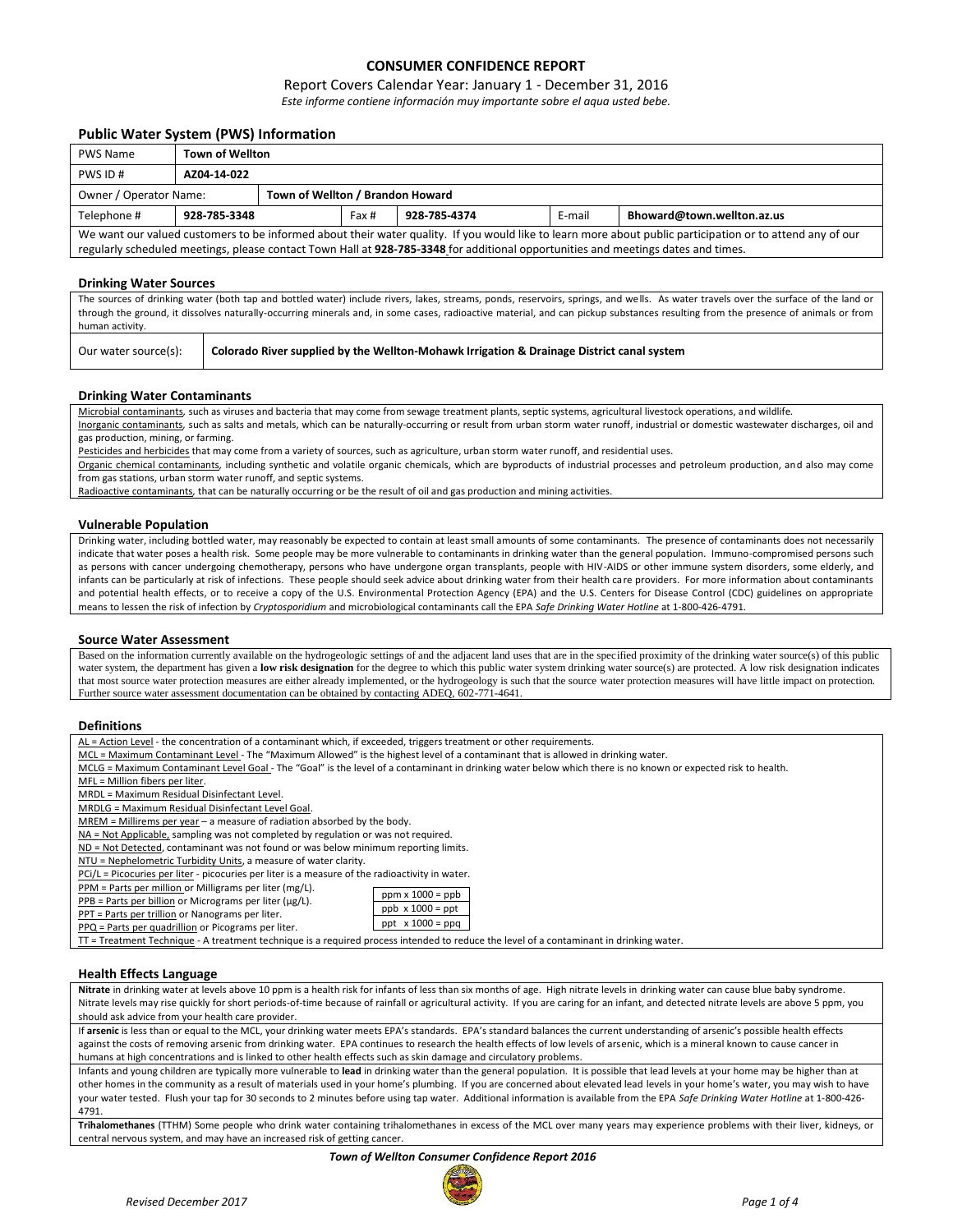# **Water Quality Data**

| <b>Contaminant (units)</b>                                                                                                                                                       | <b>Violation</b><br>Y/N | <b>Running</b><br><b>Annual</b><br>Average<br>(RAA) OR<br><b>Highest</b><br>Level<br><b>Detected</b> | Absent (A) or<br>Present (P)<br><b>OR</b><br><b>Range of All</b><br>Samples (L-H) | <b>MCL</b>     | <b>MCLG</b>                | <b>Sample</b><br><b>Month/Year</b> | <b>Likely Source of</b><br><b>Contamination</b>                                                                                       |
|----------------------------------------------------------------------------------------------------------------------------------------------------------------------------------|-------------------------|------------------------------------------------------------------------------------------------------|-----------------------------------------------------------------------------------|----------------|----------------------------|------------------------------------|---------------------------------------------------------------------------------------------------------------------------------------|
| Microbiological                                                                                                                                                                  |                         |                                                                                                      |                                                                                   |                |                            |                                    |                                                                                                                                       |
| <b>Total Coliform Bacteria</b><br>(System takes ≥ 40 monthly samples)<br>5% of monthly samples are positive;<br>(System takes ≤ 40 monthly samples)<br>1 positive monthly sample | Ν                       | $\mathbf 0$                                                                                          | ABSENT                                                                            | $\mathbf 0$    | $\pmb{0}$                  | Continuous<br>Monthly              | Naturally Present in<br>Environment                                                                                                   |
| Fecal coliform and E. Coli<br>(TC Rule)                                                                                                                                          | N                       | $\mathbf 0$                                                                                          | <b>ABSENT</b>                                                                     | $\mathbf 0$    | $\mathbf 0$                | N/A                                | Human and animal fecal waste                                                                                                          |
| Total Organic Carbon (ppm)                                                                                                                                                       | N                       | 2.925                                                                                                | $2.2 - 2.6$                                                                       | <b>TT</b>      | n/a                        | Monthly                            | Naturally present in the<br>environment                                                                                               |
| Turbidity (NTU), surface water only                                                                                                                                              | N                       | .243                                                                                                 | $.06 - .86$                                                                       | TT             | n/a                        | Continuous                         | Soil Runoff                                                                                                                           |
| <b>Disinfectants</b>                                                                                                                                                             |                         |                                                                                                      |                                                                                   |                |                            |                                    |                                                                                                                                       |
| Chlorine (ppm)                                                                                                                                                                   | Ν                       | 1.215                                                                                                | $.28 - 1.62$                                                                      | $MRDL = 4$     | $MRDLG = 4$                | <b>RRA</b>                         | Water additive used to control<br>microbes                                                                                            |
| <b>Disinfection By-Products</b>                                                                                                                                                  |                         |                                                                                                      |                                                                                   |                |                            |                                    |                                                                                                                                       |
| Haloacetic Acids (ppb) (HAA5)                                                                                                                                                    | Ν                       | RAA=.047                                                                                             | $.016 - .052$                                                                     | .060           | n/a                        | Quarterly                          | Byproduct of drinking water<br>disinfection                                                                                           |
| Total Trihalomethanes (ppb) (TTHM)                                                                                                                                               | Y                       | RAA=.149                                                                                             | $.056 - .12$                                                                      | .080           | n/a                        | Quarterly                          | Byproduct of drinking water<br>disinfection                                                                                           |
| Lead & Copper                                                                                                                                                                    |                         |                                                                                                      |                                                                                   |                |                            |                                    |                                                                                                                                       |
| Copper (ppm)                                                                                                                                                                     | Ν                       | 90 <sup>th</sup><br>Percentile =<br>.0039                                                            | $.0039-.045$                                                                      | $AL = 1.3$     | $ALG = 1.3$                | 8/20/2013                          | Corrosion of household<br>plumbing systems; erosion of<br>natural deposits                                                            |
| Lead (ppb)                                                                                                                                                                       | Ν                       | 90 <sup>th</sup><br>Percentile =<br>.0012                                                            | ND - .0012                                                                        | $AL = 15$      | 0                          | 8/20/2013                          | Corrosion of household<br>plumbing systems; erosion of<br>natural deposits                                                            |
| <b>Radionuclides</b>                                                                                                                                                             |                         |                                                                                                      |                                                                                   |                |                            |                                    |                                                                                                                                       |
| Alpha emitters (pCi/L)                                                                                                                                                           | Ν                       |                                                                                                      | $3.9 +/- .09$                                                                     | 15             | 0                          | 2/5/2016                           | Erosion of natural deposits                                                                                                           |
| Combined Radium 226 & 228 (pCi/L)<br>Uranium (pCi/L)                                                                                                                             | N<br>N                  |                                                                                                      | <b>ND</b><br>$1.6 +/- 0.6$                                                        | 5<br>30        | $\mathbf 0$<br>$\mathbf 0$ | 1/29/2016<br>2/23/2010             | Erosion of natural deposits<br>Erosion of natural deposits                                                                            |
| <b>Inorganics</b>                                                                                                                                                                |                         |                                                                                                      |                                                                                   |                |                            |                                    |                                                                                                                                       |
| Antimony (ppb)                                                                                                                                                                   | Ν                       |                                                                                                      | <b>ND</b>                                                                         | 6              | 6                          | 2/23/2010                          | Discharge from petroleum<br>refineries; fire retardants;<br>ceramics, electronics and solder                                          |
| Arsenic (ppb)                                                                                                                                                                    | Ν                       |                                                                                                      | .002                                                                              | 10             | $\pmb{0}$                  | 2/23/2010                          | Erosion of natural deposits,<br>runoff from orchards, runoff<br>from glass and electronics<br>production wastes                       |
| Asbestos (MFL)                                                                                                                                                                   | Ν                       |                                                                                                      | <b>ND</b>                                                                         | $\overline{7}$ | $\overline{7}$             | 4/25/2007                          | Decay of asbestos cement<br>water mains; Erosion of natural<br>deposits                                                               |
| Barium (ppm)                                                                                                                                                                     | Ν                       |                                                                                                      | .11                                                                               | $\overline{2}$ | $\overline{2}$             | 2/23/2010                          | Discharge of drilling wastes;<br>discharge from metal refineries;<br>Erosion of natural deposits                                      |
| Beryllium (ppb)                                                                                                                                                                  | Ν                       |                                                                                                      | <b>ND</b>                                                                         | 4              | 4                          | 2/23/2010                          | Discharge from metal refineries<br>and coal-burning factories;<br>discharge from electrical,<br>aerospace, and defense<br>industries  |
| Cadmium (ppb)                                                                                                                                                                    | Ν                       |                                                                                                      | <b>ND</b>                                                                         | 5              | 5                          | 2/23/2010                          | Corrosion of galvanized pipes;<br>natural deposits; metal<br>refineries; runoff from waste<br>batteries and paints                    |
| Chromium (ppb)                                                                                                                                                                   | N                       |                                                                                                      | <b>ND</b>                                                                         | 100            | 100                        | 2/23/2010                          | Discharge from steel and pulp<br>mills; Erosion of natural<br>deposits                                                                |
| Cyanide (ppb)                                                                                                                                                                    | Ν                       |                                                                                                      | <b>ND</b>                                                                         | 200            | 200                        | 2/23/2010                          | Discharge from steel/metal<br>factories; Discharge from<br>plastic and fertilizer factories                                           |
| Fluoride (ppm)                                                                                                                                                                   | Ν                       |                                                                                                      | .34                                                                               | 4              | 4                          | 2/23/2010                          | Erosion of natural deposits;<br>water additive which promotes<br>strong teeth; discharge from<br>fertilizer and aluminum<br>factories |
| Mercury (ppb)                                                                                                                                                                    | Ν                       |                                                                                                      | <b>ND</b>                                                                         | $\overline{2}$ | $\overline{2}$             | 2/23/2010                          | Erosion of natural deposits;<br>Discharge from refineries and<br>factories; Runoff from landfills<br>and cropland.                    |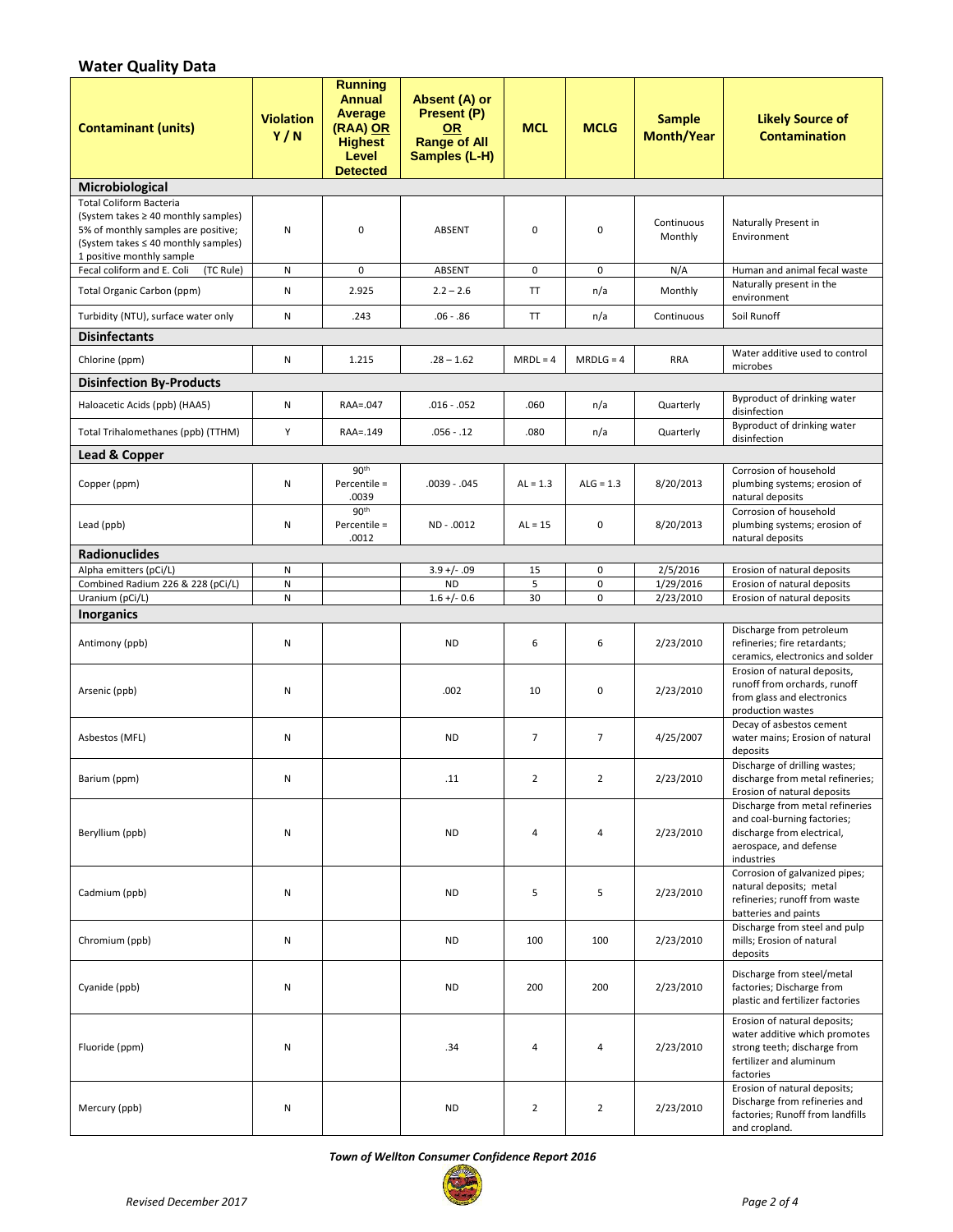| <b>Contaminant (units)</b>                   | <b>Violation</b><br>Y/N | <b>Running</b><br><b>Annual</b><br><b>Average</b><br>(RAA) OR<br><b>Highest</b><br>Level<br><b>Detected</b> | Absent (A) or<br>Present (P)<br><b>OR</b><br><b>Range of All</b><br>Samples (L-H) | <b>MCL</b>     | <b>MCLG</b>    | <b>Sample</b><br><b>Month/Year</b> | <b>Likely Source of</b><br><b>Contamination</b>                                                                 |
|----------------------------------------------|-------------------------|-------------------------------------------------------------------------------------------------------------|-----------------------------------------------------------------------------------|----------------|----------------|------------------------------------|-----------------------------------------------------------------------------------------------------------------|
| Nitrate (ppm)                                | N                       |                                                                                                             | .29                                                                               | 10             | 10             | 01/27/2016                         | Runoff from fertilizer use;<br>leaching from septic tanks,<br>sewage; erosion of natural<br>deposits            |
| Nitrite (ppm)                                | N                       |                                                                                                             | .010                                                                              | $\mathbf{1}$   | $\mathbf{1}$   | 10/28/2007                         | Runoff from fertilizer use;<br>leaching from septic tanks,<br>sewage; erosion of natural<br>deposits            |
| Selenium (ppb)                               | N                       |                                                                                                             | <b>ND</b>                                                                         | 50             | 50             | 2/23/2010                          | Discharge from petroleum and<br>metal refineries; erosion of<br>natural deposits; discharge<br>from mines       |
| Thallium (ppb)                               | N                       |                                                                                                             | <b>ND</b>                                                                         | $\overline{2}$ | 0.5            | 2/23/2010                          | Leaching from ore-processing<br>sites; discharge from<br>electronics, glass, and drug<br>factories              |
| <b>Synthetic Organic Contaminants</b>        |                         |                                                                                                             |                                                                                   |                |                |                                    |                                                                                                                 |
| $2,4-D$ (ppb)                                | N                       |                                                                                                             | <b>ND</b>                                                                         | 70             | 70             | 10/22/2001                         | Runoff from herbicide used on<br>row crops                                                                      |
| 2,4,5-TP (Silvex) (ppb)                      | ${\sf N}$               |                                                                                                             | <b>ND</b>                                                                         | 50             | 50             | 10/22/2001                         | Residue of banned herbicide                                                                                     |
| Alachlor (ppb)                               | N                       |                                                                                                             | <b>ND</b>                                                                         | $\overline{2}$ | 0              | 2/23/2010                          | Runoff from herbicide used on<br>row crops                                                                      |
| Atrazine (ppb)                               | Ν                       |                                                                                                             | ND                                                                                | 3              | 3              | 10/22/2001                         | Runoff from herbicide used on<br>row crops                                                                      |
| Chlordane (ppb)                              | ${\sf N}$               |                                                                                                             | <b>ND</b>                                                                         | $\overline{2}$ | $\mathbf 0$    | 2/23/2010                          | Residue of banned termiticide                                                                                   |
| Dalapon (ppb)                                | N                       |                                                                                                             | <b>ND</b>                                                                         | 200            | 200            | 10/22/2001                         | Runoff from herbicide used on                                                                                   |
| Dibromochloropropane (ppt)                   | N                       |                                                                                                             | <b>ND</b>                                                                         | 200            | 0              | 2/23/2010                          | rights of way<br>Runoff/leaching from soil<br>fumigant used on soybeans,<br>cotton, pineapples,<br>and orchards |
| Endrin (ppb)                                 | N                       |                                                                                                             | <b>ND</b>                                                                         | $\overline{2}$ | $\overline{2}$ | 2/23/2010                          | Residue of banned insecticide                                                                                   |
| Ethylene dibromide (ppt)                     | ${\sf N}$               |                                                                                                             | <b>ND</b>                                                                         | 50             | 0              | 2/23/2010                          | Discharge from petroleum<br>refineries                                                                          |
| Glyphosate (ppb)                             |                         |                                                                                                             |                                                                                   | 700            | 700            |                                    | Runoff from herbicide use                                                                                       |
| Heptachlor (ppt)<br>Heptachlor epoxide (ppt) | ${\sf N}$<br>${\sf N}$  |                                                                                                             | <b>ND</b><br><b>ND</b>                                                            | 400<br>200     | 0<br>0         | 2/23/2010<br>2/23/2010             | Residue of banned temiticide<br>Breakdown of heptachlor                                                         |
| Lindane (ppt)                                | N                       |                                                                                                             | <b>ND</b>                                                                         | 200            | 200            | 2/23/2010                          | Runoff/leaching from<br>insecticide used on cattle,<br>lumber, gardens                                          |
| Methoxychlor (ppb)                           | N                       |                                                                                                             | <b>ND</b>                                                                         | 40             | 40             | 2/23/2010                          | Runoff/leaching from<br>insecticide used on fruits,<br>vegetables, alfalfa, livestock                           |
| PCBs [Polychlorinated biphenyls]<br>(ppt)    | ${\sf N}$               |                                                                                                             | <b>ND</b>                                                                         | 500            | $\pmb{0}$      | 2/23/2010                          | Runoff from landfills; discharge<br>of waste chemicals                                                          |
| Pentachlorophenol (ppb)                      | N                       |                                                                                                             | <b>ND</b>                                                                         | $\mathbf{1}$   | 0              | 10/22/2001                         | Discharge from wood<br>preserving factories                                                                     |
| Picloram (ppb)                               | N                       |                                                                                                             | <b>ND</b>                                                                         | 500            | 500            | 10/22/2001                         | Herbicide runoff                                                                                                |
| Simazine (ppb)                               | N                       |                                                                                                             | <b>ND</b>                                                                         | 4              | 4              | 10/22/2001                         | Herbicide runoff                                                                                                |
| Toxaphene (ppb)                              | N                       |                                                                                                             | <b>ND</b>                                                                         | 3              | 0              | 2/23/2010                          | Runoff/leaching from<br>insecticide used on cotton and<br>cattle                                                |
| <b>Volatile Organics</b>                     |                         |                                                                                                             |                                                                                   |                |                |                                    |                                                                                                                 |
| Benzene (ppb)                                | N                       |                                                                                                             | < .0005                                                                           | 5              | $\mathbf 0$    | 1/29/2016                          | Discharge from factories;<br>leaching from gas storage tanks<br>and landfills                                   |
| Carbon tetrachloride (ppb)                   | N                       |                                                                                                             | < .0005                                                                           | 5              | 0              | 1/29/2016                          | Discharge from chemical plants<br>and other industrial activities                                               |
| Chlorobenzene (ppb)                          | N                       |                                                                                                             | < .0005                                                                           | 100            | 100            | 1/29/2016                          | Discharge from chemical and<br>agricultural chemical factories                                                  |
| o-Dichlorobenzene (ppb)                      | N                       |                                                                                                             | < .0005                                                                           | 600            | 600            | 1/29/2016                          | Discharge from industrial<br>chemical factories                                                                 |
| p-Dichlorobenzene (ppb)                      | N                       |                                                                                                             | < .0005                                                                           | 75             | 75             | 1/29/2016                          | Discharge from industrial<br>chemical factories                                                                 |
| 1,2-Dichloroethane (ppb)                     | N                       |                                                                                                             | < .0005                                                                           | 5              | 0              | 1/29/2016                          | Discharge from industrial<br>chemical factories                                                                 |
| 1,1-Dichloroethylene (ppb)                   | N                       |                                                                                                             | < .0005                                                                           | $\overline{7}$ | $\overline{7}$ | 1/29/2016                          | Discharge from industrial<br>chemical factories                                                                 |
| cis-1,2-Dichloroethylene (ppb)               | N                       |                                                                                                             | < .0005                                                                           | 70             | 70             | 1/29/2016                          | Discharge from industrial                                                                                       |